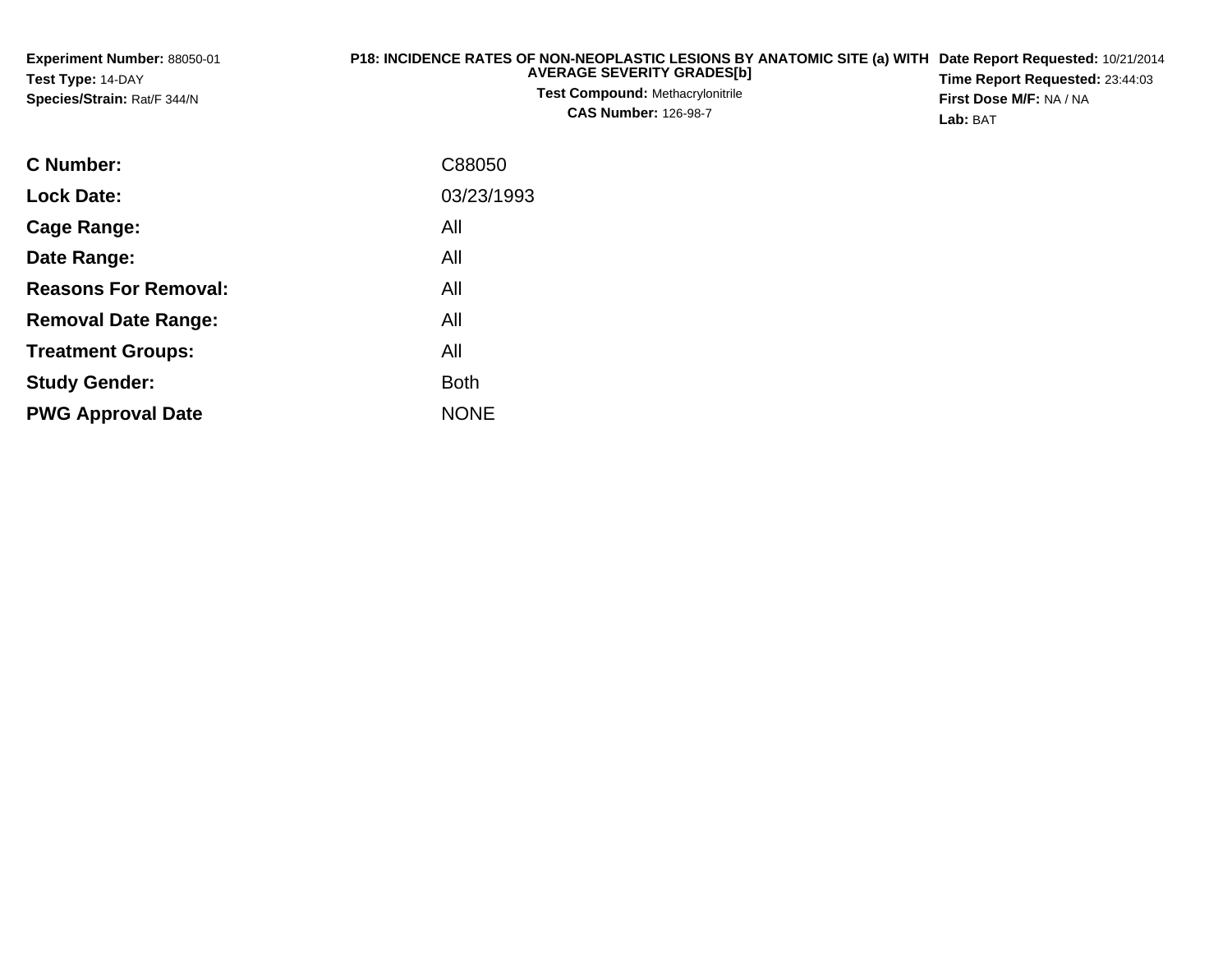| Experiment Number: 88050-01<br>Test Type: 14-DAY<br>Species/Strain: Rat/F 344/N        |                   | <b>AVERAGE SEVERITY GRADES[b]</b><br>Test Compound: Methacrylonitrile<br><b>CAS Number: 126-98-7</b> | P18: INCIDENCE RATES OF NON-NEOPLASTIC LESIONS BY ANATOMIC SITE (a) WITH Date Report Requested: 10/21/2014<br>Time Report Requested: 23:44:03<br>First Dose M/F: NA / NA<br>Lab: BAT |                   |                   |                      |
|----------------------------------------------------------------------------------------|-------------------|------------------------------------------------------------------------------------------------------|--------------------------------------------------------------------------------------------------------------------------------------------------------------------------------------|-------------------|-------------------|----------------------|
| F 344/N Rat MALE                                                                       | $0$ G/L           | 0.3 G/L                                                                                              | 0.6 G/L                                                                                                                                                                              | 1.2 G/L           | 2.4 G/L           | 4.8 G/L              |
| <b>Disposition Summary</b>                                                             |                   |                                                                                                      |                                                                                                                                                                                      |                   |                   |                      |
| <b>Animals Initially In Study</b><br><b>Early Deaths</b><br><b>Survivors</b>           | $5\phantom{.0}$   | 5                                                                                                    | 5                                                                                                                                                                                    | $\sqrt{5}$        | ${\bf 5}$         | $5\phantom{.0}$      |
| <b>Terminal Sacrifice</b>                                                              | 5                 | 5                                                                                                    | 5                                                                                                                                                                                    | 5                 | 5                 | 5                    |
| <b>Animals Examined Microscopically</b>                                                | 5                 | 5                                                                                                    | 5                                                                                                                                                                                    | 5                 | 5                 | 5                    |
| <b>ALIMENTARY SYSTEM</b><br>Intestine Small, Duodenum<br>Liver<br>Stomach, Forestomach | (5)<br>(5)<br>(5) | (0)<br>(0)<br>(0)                                                                                    | (0)<br>(0)<br>(0)                                                                                                                                                                    | (0)<br>(0)<br>(0) | (0)<br>(0)<br>(0) | (5)<br>(5)<br>(5)    |
| Stomach, Glandular<br>CARDIOVASCULAR SYSTEM<br>None                                    | (5)               | (0)                                                                                                  | (0)                                                                                                                                                                                  | (0)               | (0)               | (5)                  |
| <b>ENDOCRINE SYSTEM</b><br><b>Adrenal Cortex</b><br>Adrenal Medulla                    | (5)<br>(5)        | (0)<br>(0)                                                                                           | (0)<br>(0)                                                                                                                                                                           | (0)<br>(0)        | (0)<br>(0)        | (5)<br>(5)           |
| <b>GENERAL BODY SYSTEM</b><br>None                                                     |                   |                                                                                                      |                                                                                                                                                                                      |                   |                   |                      |
| <b>GENITAL SYSTEM</b><br>None                                                          |                   |                                                                                                      |                                                                                                                                                                                      |                   |                   |                      |
| <b>HEMATOPOIETIC SYSTEM</b><br>Spleen<br>Thymus<br>Atrophy                             | (5)<br>(5)        | (0)<br>(5)                                                                                           | (0)<br>(5)                                                                                                                                                                           | (0)<br>(5)        | (0)<br>(5)        | (5)<br>(5)<br>5[2.8] |

## INTEGUMENTARY SYSTEM

None

a - Number of animals examined microscopically at site and number of animals with lesion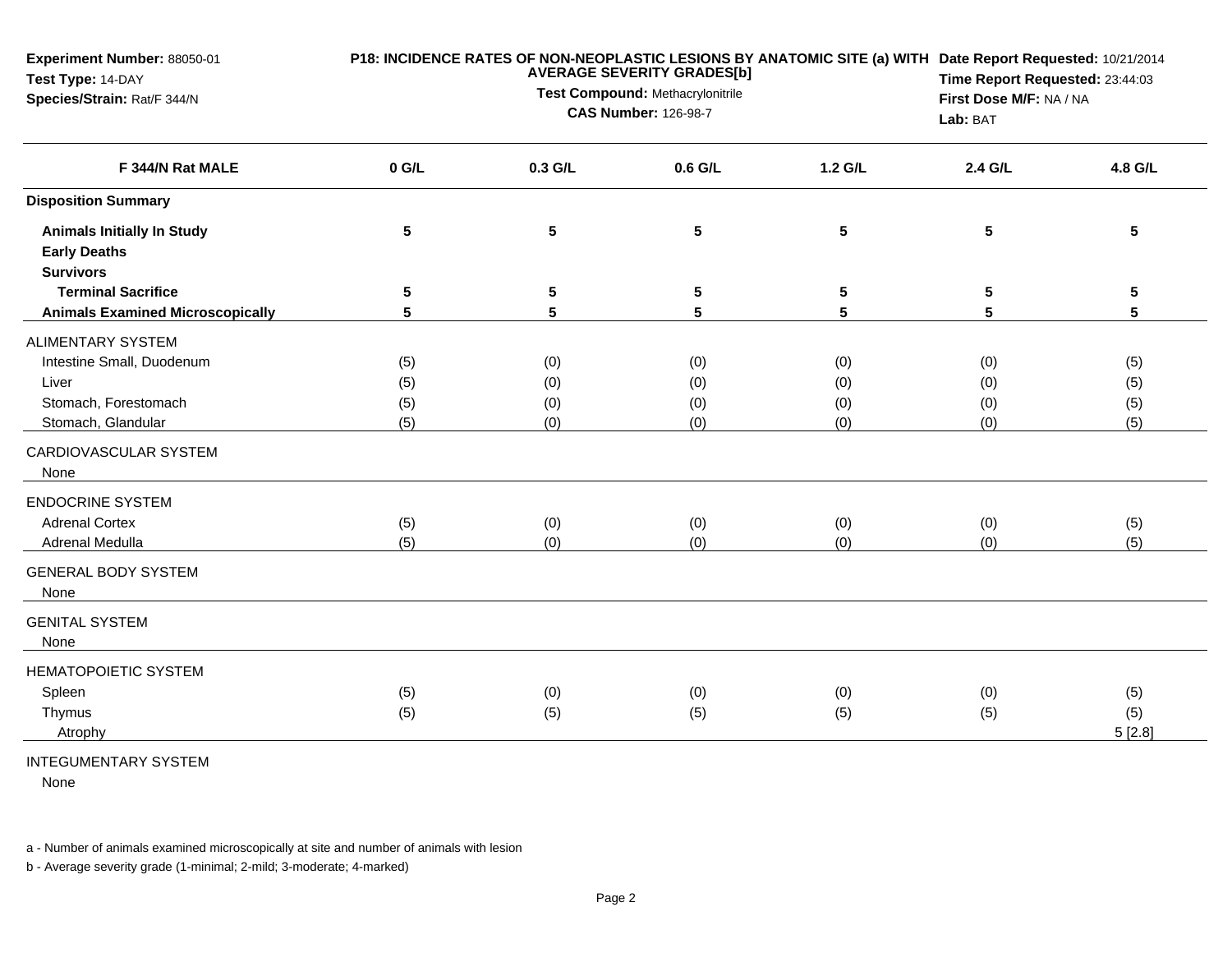| Experiment Number: 88050-01<br>Test Type: 14-DAY<br>Species/Strain: Rat/F 344/N | P18: INCIDENCE RATES OF NON-NEOPLASTIC LESIONS BY ANATOMIC SITE (a) WITH<br><b>AVERAGE SEVERITY GRADES[b]</b><br>Test Compound: Methacrylonitrile<br><b>CAS Number: 126-98-7</b> |           |         |         | Date Report Requested: 10/21/2014<br>Time Report Requested: 23:44:03<br>First Dose M/F: NA / NA<br>Lab: BAT |         |  |
|---------------------------------------------------------------------------------|----------------------------------------------------------------------------------------------------------------------------------------------------------------------------------|-----------|---------|---------|-------------------------------------------------------------------------------------------------------------|---------|--|
| F 344/N Rat MALE                                                                | $0$ G/L                                                                                                                                                                          | $0.3$ G/L | 0.6 G/L | 1.2 G/L | 2.4 G/L                                                                                                     | 4.8 G/L |  |
| MUSCULOSKELETAL SYSTEM<br>None                                                  |                                                                                                                                                                                  |           |         |         |                                                                                                             |         |  |
| NERVOUS SYSTEM                                                                  |                                                                                                                                                                                  |           |         |         |                                                                                                             |         |  |
| Brain                                                                           | (5)                                                                                                                                                                              | (0)       | (0)     | (0)     | (0)                                                                                                         | (5)     |  |
| Peripheral Nerve                                                                | (5)                                                                                                                                                                              | (0)       | (0)     | (0)     | (0)                                                                                                         | (5)     |  |
| Spinal Cord                                                                     | (5)                                                                                                                                                                              | (0)       | (0)     | (0)     | (0)                                                                                                         | (5)     |  |
| <b>RESPIRATORY SYSTEM</b>                                                       |                                                                                                                                                                                  |           |         |         |                                                                                                             |         |  |
| Lung                                                                            | (5)                                                                                                                                                                              | (0)       | (0)     | (0)     | (0)                                                                                                         | (5)     |  |
| SPECIAL SENSES SYSTEM<br>None                                                   |                                                                                                                                                                                  |           |         |         |                                                                                                             |         |  |
| URINARY SYSTEM                                                                  |                                                                                                                                                                                  |           |         |         |                                                                                                             |         |  |
| Kidney                                                                          | (5)                                                                                                                                                                              | (0)       | (0)     | (0)     | (0)                                                                                                         | (5)     |  |

\*\*\*END OF MALE DATA\*\*\*

a - Number of animals examined microscopically at site and number of animals with lesion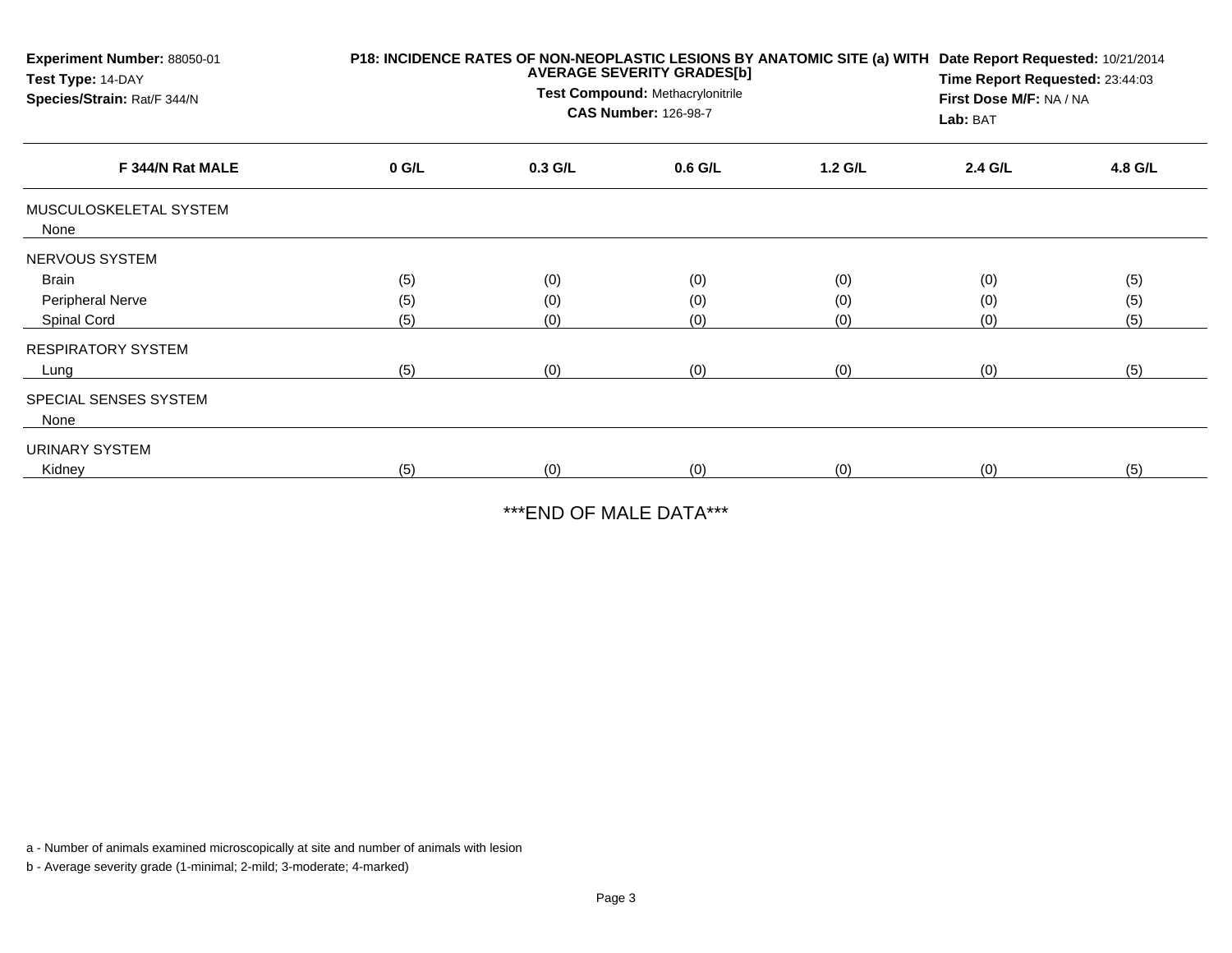| Experiment Number: 88050-01<br>Test Type: 14-DAY<br>Species/Strain: Rat/F 344/N                                                                                                                                      |                                        | <b>AVERAGE SEVERITY GRADES[b]</b><br>Test Compound: Methacrylonitrile<br><b>CAS Number: 126-98-7</b> | P18: INCIDENCE RATES OF NON-NEOPLASTIC LESIONS BY ANATOMIC SITE (a) WITH Date Report Requested: 10/21/2014<br>Time Report Requested: 23:44:03<br>First Dose M/F: NA / NA<br>Lab: BAT |                                        |                                        |                                        |
|----------------------------------------------------------------------------------------------------------------------------------------------------------------------------------------------------------------------|----------------------------------------|------------------------------------------------------------------------------------------------------|--------------------------------------------------------------------------------------------------------------------------------------------------------------------------------------|----------------------------------------|----------------------------------------|----------------------------------------|
| F 344/N Rat FEMALE                                                                                                                                                                                                   | $0$ G/L                                | 0.3 G/L                                                                                              | 0.6 G/L                                                                                                                                                                              | 1.2 G/L                                | 2.4 G/L                                | 4.8 G/L                                |
| <b>Disposition Summary</b>                                                                                                                                                                                           |                                        |                                                                                                      |                                                                                                                                                                                      |                                        |                                        |                                        |
| <b>Animals Initially In Study</b><br><b>Early Deaths</b><br><b>Survivors</b>                                                                                                                                         | 5                                      | 5                                                                                                    | 5                                                                                                                                                                                    | $\sqrt{5}$                             | ${\bf 5}$                              | $5\phantom{.0}$                        |
| <b>Terminal Sacrifice</b>                                                                                                                                                                                            | 5                                      | 5                                                                                                    | 5                                                                                                                                                                                    | 5                                      | 5                                      | 5                                      |
| <b>Animals Examined Microscopically</b>                                                                                                                                                                              | 5                                      | 5                                                                                                    | 5                                                                                                                                                                                    | 5                                      | 5                                      | 5                                      |
| <b>ALIMENTARY SYSTEM</b><br>Intestine Small, Duodenum<br>Liver<br>Stomach, Forestomach<br>Stomach, Glandular<br>CARDIOVASCULAR SYSTEM<br>None<br><b>ENDOCRINE SYSTEM</b><br><b>Adrenal Cortex</b><br>Adrenal Medulla | (5)<br>(5)<br>(5)<br>(5)<br>(5)<br>(5) | (0)<br>(0)<br>(0)<br>(0)<br>(0)<br>(0)                                                               | (0)<br>(0)<br>(0)<br>(0)<br>(0)<br>(0)                                                                                                                                               | (0)<br>(0)<br>(0)<br>(0)<br>(0)<br>(0) | (0)<br>(0)<br>(0)<br>(0)<br>(0)<br>(0) | (5)<br>(5)<br>(5)<br>(5)<br>(5)<br>(5) |
| <b>GENERAL BODY SYSTEM</b><br>None                                                                                                                                                                                   |                                        |                                                                                                      |                                                                                                                                                                                      |                                        |                                        |                                        |
| <b>GENITAL SYSTEM</b><br>None                                                                                                                                                                                        |                                        |                                                                                                      |                                                                                                                                                                                      |                                        |                                        |                                        |
| <b>HEMATOPOIETIC SYSTEM</b><br>Spleen<br>Thymus<br>Atrophy                                                                                                                                                           | (5)<br>(5)                             | (0)<br>(5)                                                                                           | (0)<br>(5)                                                                                                                                                                           | (0)<br>(5)                             | (0)<br>(5)                             | (5)<br>(5)<br>1[3.0]                   |

## INTEGUMENTARY SYSTEM

None

a - Number of animals examined microscopically at site and number of animals with lesion